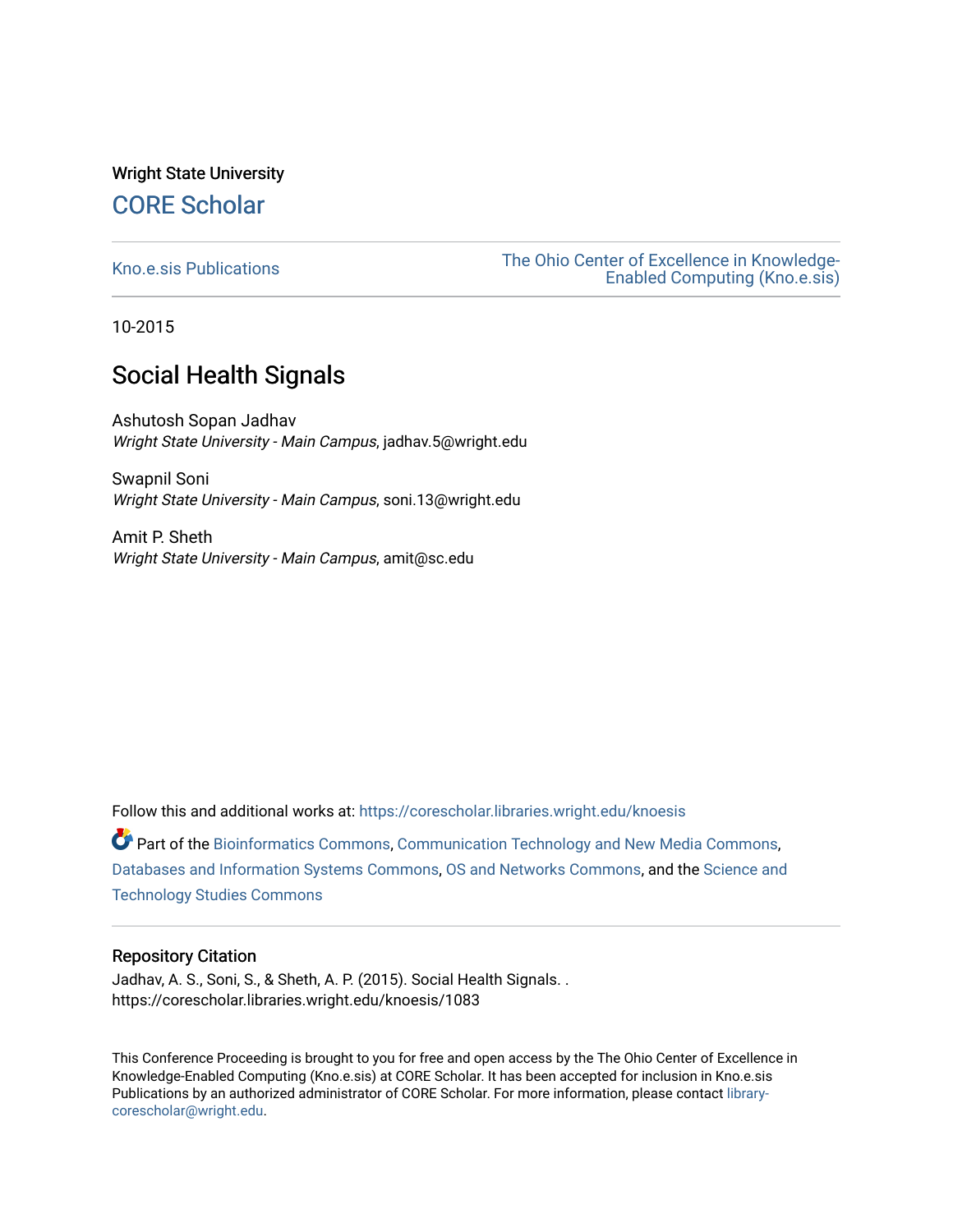# Social Health Signals

Ashutosh Jadhav<sup>∗</sup> , Swapnil Soni<sup>∗</sup> , Amit P. Sheth

[ashutosh, swapnil, amit]@knoesis.org

Kno.e.sis center, Wright State University, Dayton OH, USA <sup>∗</sup> First Author

Abstract. Recently Twitter, has emerged as one of the primary medium for sharing and seeking of the latest information related to variety of the topics including health information. Although Twitter is an excellent information source, identification of useful information from the deluge of tweets is one of the major challenge. Twitter search is limited to keyword based techniques to retrieve information for a given query and sometimes the results do not contain real-time information. Moreover, Twitter does not utilize semantics to retrieve results. To address these challenges, we developed a system (Social Health Signals) by leveraging rich domain knowledge to extract relevant and reliable health information from Twitter in near real-time. We have used semantics based techniques 1) to retrieve relevant and reliable health information shared on Twitter in real-time 2) to enable question answering 3) to rank results based on relevancy, popularity and reliability 4) to semantically categorize the information.

Keywords: Twitter, Semantic Web, Social Media Analysis, Text Mining, Health Informatics, Real-time Data Processing

## 1 Introduction

Over the past decade, Twitter, has become a primary mode for users to share and seek information on different topics, including health information. According to a consumer survey, one-third of the consumers now use social media for seeking medical, tracking and sharing health information [\[1\]](#page-4-0). Twitter allows users to create 140 character messages (tweets) with an option to include weblink to share health information publicly. This health information can be useful and educative resource for others. On the Twitter, more than 75,000 worldwide healthcare professionals post 152,000 tweets every day[\[2\]](#page-4-1). In some cases people prefer Twitter as a information source compared to traditional information sources since they can find all the timely information aggregated at one place. In our study, we have used Twitter as a data source and one of the most common chronic diseases, diabetes, as a use case.

Online Health Information Seeker (OHIS) have different preferences when it comes to find out information related to health conditions through social media search [\[3\]](#page-4-2). Some OHIS prefer real-time (latest) information, breaking news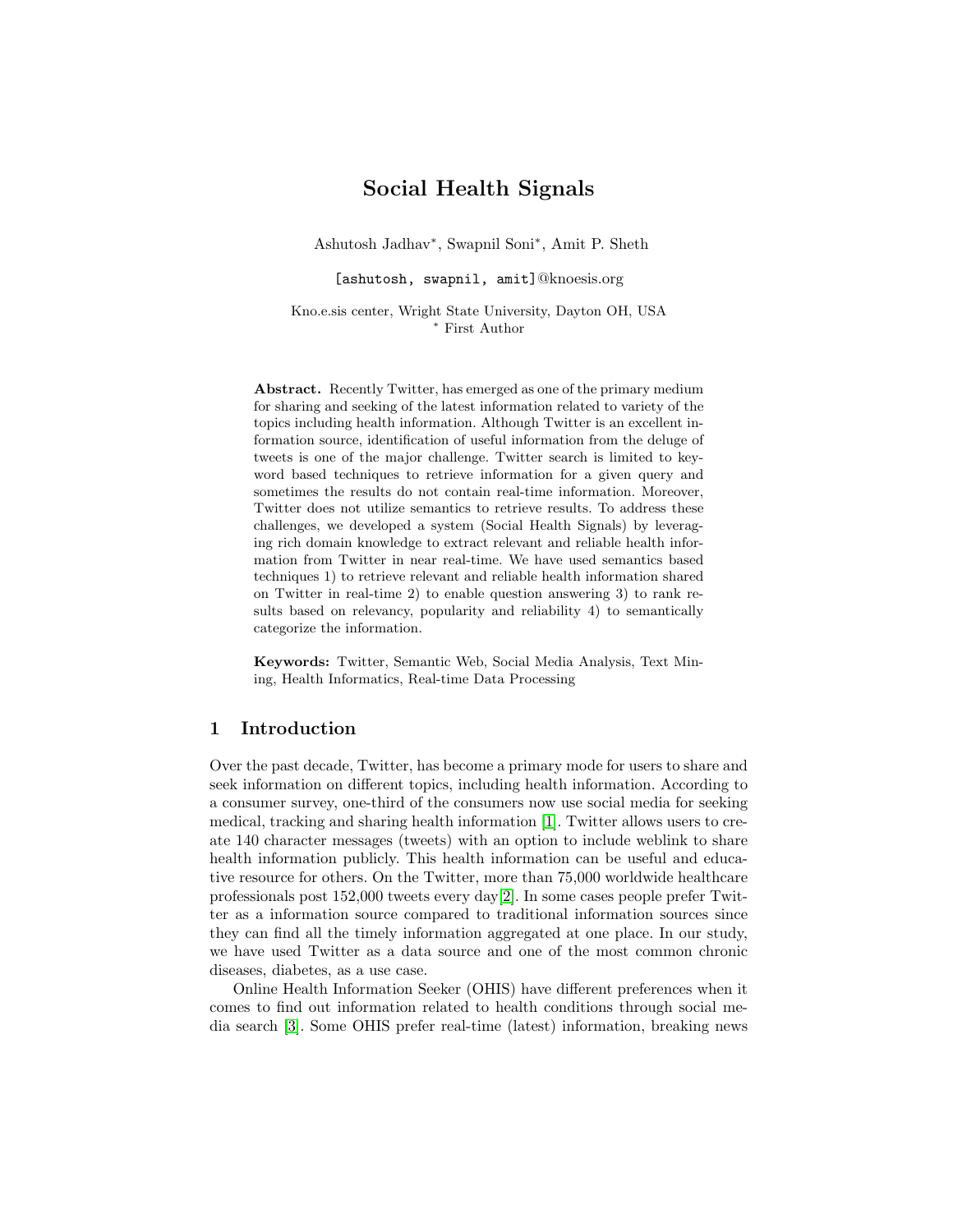(articles), while others prefer facts and the information that contributes to general understanding of a health condition [\[4\]](#page-4-3) [\[3\]](#page-4-2), etc. Consider a scenario where a diabetic patient, John, is interested in keeping himself up-to-date with latest information about diabetics. How can he do this? Here John can leverage the strengths of Twitter platform on which almost all the important health information related to diseases, drugs, clinical trials, side effects are being shared. Twitter has provided a search option but it posses following significant challenges: keyword based techniques are used for search result retrieval, semantics of the query is not considered, sometime results do not contain real-time information, and ranking the results does not considered reliability and popularity factors.

To address the limitations of Twitter search and to overcome Twitter's information overload challenge, we have build a system, (Social Health Signals - SHS), where 1) reliable and popular health information from Twitter for a topic is aggregated 2) users can ask health related questions 3) to enable efficient browsing of the results, by semantic health categories such symptom, food and diet, healthy living and prevention 4) location and volume based visualization of the tweets 5) to complement dynamic health information from Twitter SHS also provides static (factual) information about disease from Wikipedia. The techniques used in the implementation of this system are principally based on domain semantics, knowledgebases (UMLS, WordNet) and Semantic Web techniques. For example, we used taxonomy based approach for a) data collection b) search query understanding c) data annotation and retrieval. We have also used ontological knowledge and domain knowledge from UMLS to perform semantic categorization of health information into health categories.

# 2 System Architecture

The system is divided into four major components: data processing pipeline, pattern extractor, rank calculator and semantic categorizer.



Fig. 1. Architecture diagram of Social Health Signals platform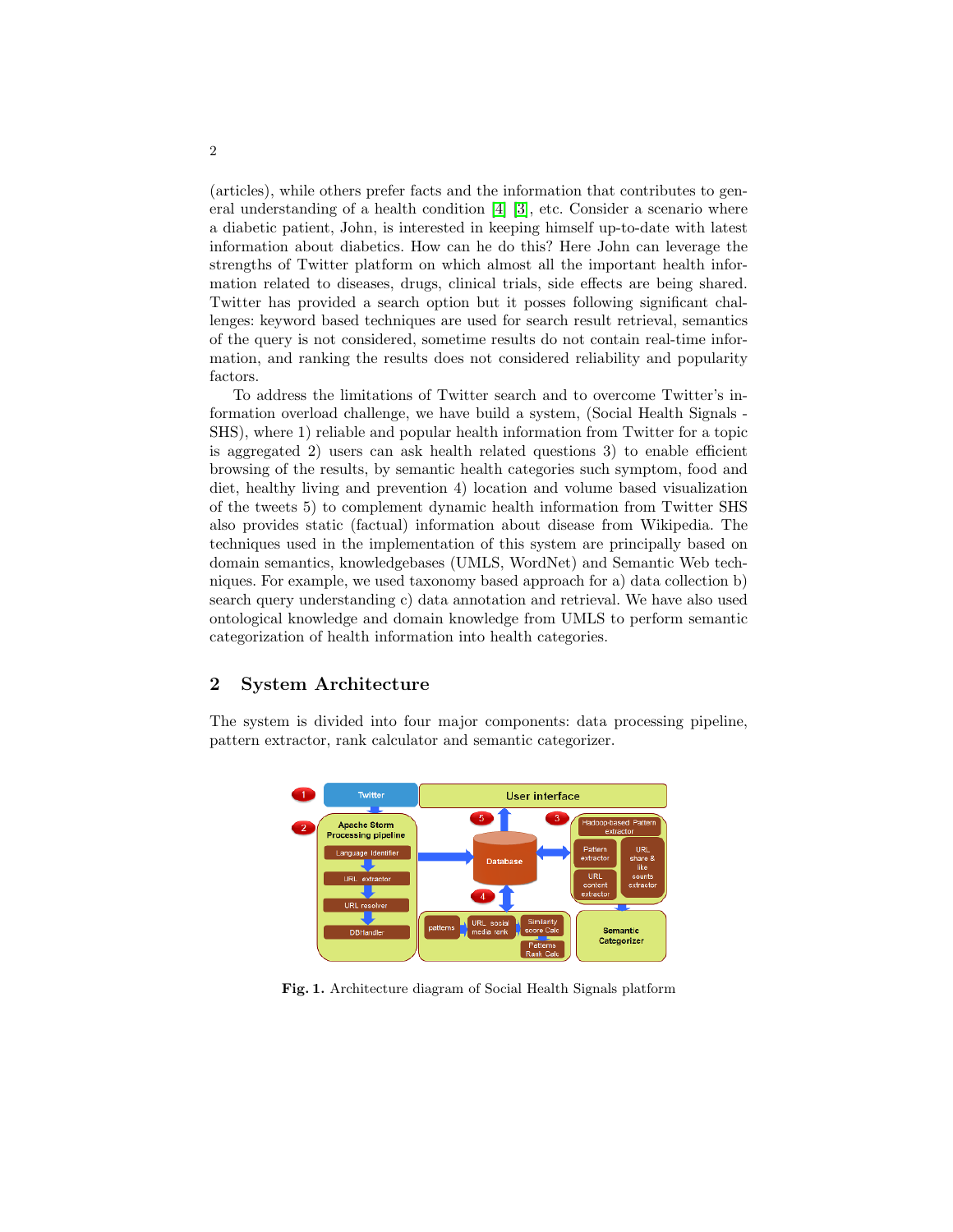#### 2.1 Data Processing Pipeline

To extract features from real-time tweets, the first challenge is to create a infrastructure to collect real-time tweets. In our system, we have create a processing pipeline using Apache Storm to collect the real-time tweets and associated metadata using the public Twitter streaming API. We have used the Twitter streaming API to crawl real-time tweets. To collect the data related to a disease, we have used taxonomy based approach in which we collected terms associated with disease from UMLS, domain experts and by doing empirical study. To extract theses features and other metadata such as mapping location information, short url, etc. from the tweets in real-time, we have used different Apache storm's components to implement the logic.

#### 2.2 Question and Answering on Twitter data

One of the feature of this a system to let users to ask health-related questions on Twitter data. Here, we have divided users questions into two categories: static and dynamic. The static questions are preselected frequently asked questions collected from the different sources such as Mayo Clinic, WebMD, etc. The dynamic questions are typed by the user on the fly. To extract relevant document, we have used triple based pattern (subject, predicate, and object) mining technique to extracts triple patterns from tweets. The triple pattern is defined in the initial question. We have used an AQL tool to construct triple-patterns, and Apache Hadoop Map-Reduce framework for speedup. To expand the query (or triple), we have incorporated the domain knowledge using UMLS-Metathesaurus (Unified Medical Language System) and WordNet.

#### 2.3 Ranking

We have used the following features to rank the results are: popularity, relevancy, and reliability. To check the popularity of URLs through social media (e.g., a Twitter and a Facebook) share and like counts. Similarly, for reliability we use the URLs Google domain pagerank. In our approach, we have used a TF-IDF cosine similarity algorithm. Once all the features are extracted, we have evaluated many machine learning algorithms and selected "Random Forest algorithm" based on an evaluation matrix (Normalized discounted cumulative gain).

### 3 Semantic Categorisation

To enable efficient browsing of the health information, we categories tweets and new articles into health categories. We have used a rule-based categorization approach developed by Jadhav et al. [\[6\]](#page-4-4) [\[7\]](#page-4-5). First the tweets and new articles are annotated with UMLS concepts and semantic types using UMLS MetaMap. Each health category has certain UMLS concepts and semantic types which are used as a rule for the categorization. After health categorization, users can browse the information based on the health categories